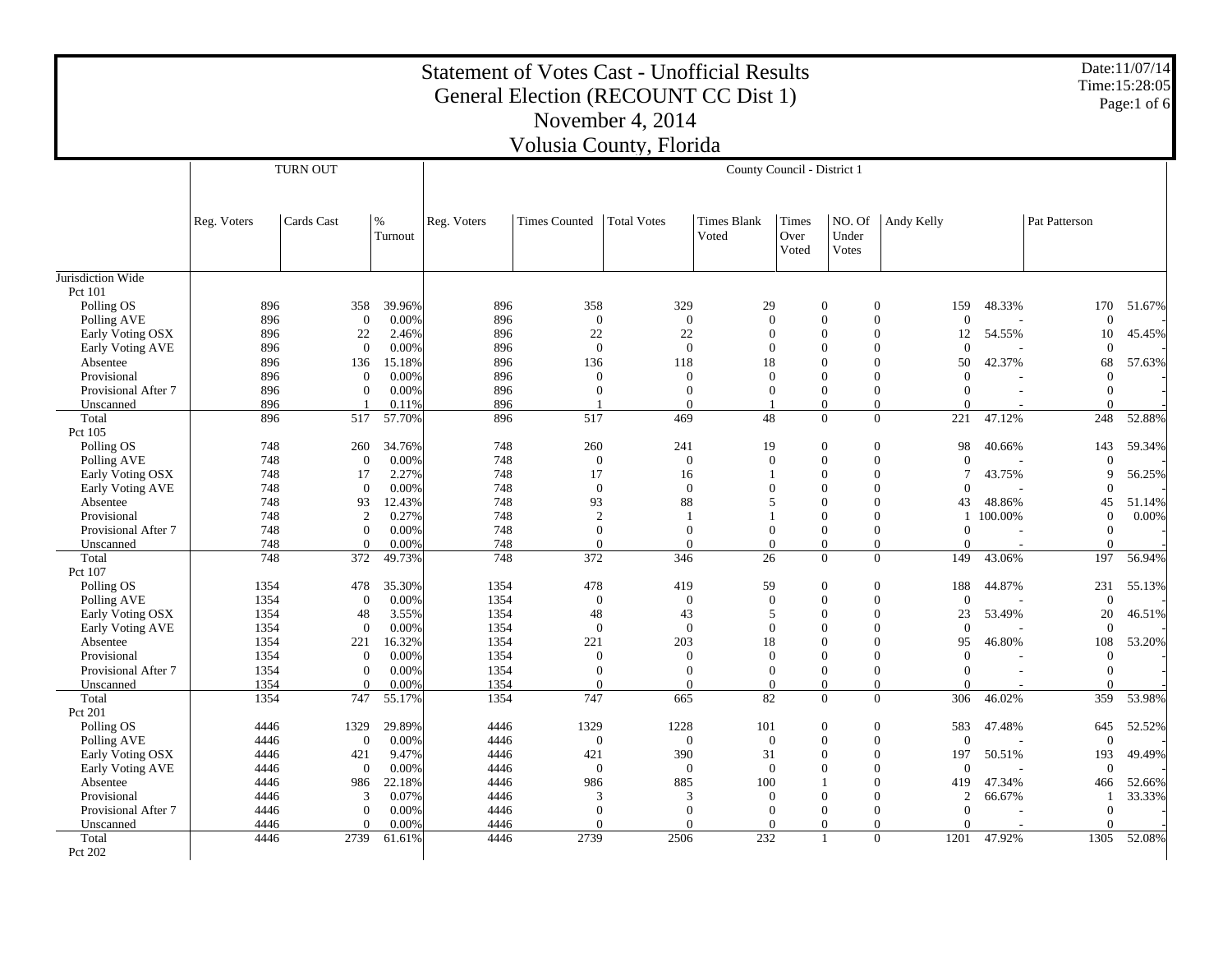|                                 | <b>Statement of Votes Cast - Unofficial Results</b><br>General Election (RECOUNT CC Dist 1) |                         |              |              |                          |                    |                             |                        |                          |                                      |         |                  | Date: 11/07/14<br>Time: 15:28:05<br>Page:2 of 6 |
|---------------------------------|---------------------------------------------------------------------------------------------|-------------------------|--------------|--------------|--------------------------|--------------------|-----------------------------|------------------------|--------------------------|--------------------------------------|---------|------------------|-------------------------------------------------|
|                                 |                                                                                             |                         |              |              |                          | November 4, 2014   |                             |                        |                          |                                      |         |                  |                                                 |
| Volusia County, Florida         |                                                                                             |                         |              |              |                          |                    |                             |                        |                          |                                      |         |                  |                                                 |
|                                 |                                                                                             | <b>TURN OUT</b>         |              |              |                          |                    | County Council - District 1 |                        |                          |                                      |         |                  |                                                 |
|                                 |                                                                                             |                         |              |              |                          |                    |                             |                        |                          |                                      |         |                  |                                                 |
|                                 | Reg. Voters                                                                                 | Cards Cast              | %<br>Turnout | Reg. Voters  | <b>Times Counted</b>     | <b>Total Votes</b> | Times Blank<br>Voted        | Times<br>Over<br>Voted | NO. Of<br>Under<br>Votes | Andy Kelly                           |         | Pat Patterson    |                                                 |
| Polling OS                      | 3312                                                                                        | 938                     | 28.32%       | 3312         | 938                      | 846                | 92                          |                        | $\mathbf{0}$             | $\boldsymbol{0}$<br>410              | 48.46%  | 436              | 51.54%                                          |
| Polling AVE                     | 3312                                                                                        | $\overline{0}$          | 0.00%        | 3312         | $\overline{0}$           | $\theta$           | $\theta$                    |                        | 0                        | $\theta$<br>$\theta$                 |         | $\theta$         |                                                 |
| Early Voting OSX                | 3312                                                                                        | 231                     | 6.97%        | 3312         | 231                      | 209                | 22                          |                        | $\Omega$                 | $\Omega$<br>115                      | 55.02%  | 94               | 44.98%                                          |
| Early Voting AVE                | 3312                                                                                        | $\theta$                | 0.00%        | 3312         | $\mathbf{0}$             | $\mathbf{0}$       | $\mathbf{0}$                |                        | 0                        | $\theta$<br>$\theta$                 |         | $\theta$         |                                                 |
| Absentee                        | 3312                                                                                        | 694                     | 20.95%       | 3312         | 694                      | 630                | 63                          |                        |                          | $\Omega$<br>311                      | 49.37%  | 319              | 50.63%                                          |
| Provisional                     | 3312                                                                                        | 3                       | 0.09%        | 3312         | 3                        | 3                  | $\Omega$                    |                        | $\Omega$                 | $\Omega$<br>$\overline{c}$           | 66.67%  | 1                | 33.33%                                          |
| Provisional After 7             | 3312                                                                                        | $\mathbf{0}$            | 0.00%        | 3312         | $\boldsymbol{0}$         | $\boldsymbol{0}$   | $\Omega$                    |                        | 0                        | $\Omega$<br>$\overline{0}$           |         | $\boldsymbol{0}$ |                                                 |
| Unscanned                       | 3312                                                                                        | $\theta$                | 0.00%        | 3312         | $\Omega$                 | $\Omega$           | $\Omega$                    |                        | $\overline{0}$           | $\overline{0}$<br>$\Omega$           |         | $\theta$         |                                                 |
| Total                           | 3312                                                                                        | 1866                    | 56.34%       | 3312         | 1866                     | 1688               | 177                         |                        | 1                        | $\overline{0}$<br>838                | 49.64%  | 850              | 50.36%                                          |
| Pct 206                         | 2580                                                                                        |                         | 30.39%       | 2580         | 784                      | 681                | 103                         |                        | $\overline{0}$           | 329<br>$\theta$                      | 48.31%  | 352              |                                                 |
| Polling OS                      | 2580                                                                                        | 784<br>$\boldsymbol{0}$ | 0.00%        | 2580         | $\mathbf{0}$             | $\mathbf{0}$       | $\Omega$                    |                        | $\Omega$                 | $\Omega$<br>$\Omega$                 |         | $\overline{0}$   | 51.69%                                          |
| Polling AVE<br>Early Voting OSX | 2580                                                                                        | 229                     | 8.88%        | 2580         | 229                      | 207                | 22                          |                        | $\Omega$                 | $\Omega$<br>91                       | 43.96%  | 116              | 56.04%                                          |
| Early Voting AVE                | 2580                                                                                        | $\mathbf{0}$            | 0.00%        | 2580         | $\overline{0}$           | $\mathbf{0}$       | $\mathbf{0}$                |                        | $\theta$                 | $\theta$<br>$\theta$                 |         | $\mathbf{0}$     |                                                 |
| Absentee                        | 2580                                                                                        | 432                     | 16.74%       | 2580         | 432                      | 399                | 33                          |                        | $\theta$                 | $\theta$<br>221                      | 55.39%  | 178              | 44.61%                                          |
| Provisional                     | 2580                                                                                        | 3                       | 0.12%        | 2580         | 3                        | 2                  | -1                          |                        | $\theta$                 | $\Omega$<br>2                        | 100.00% | $\overline{0}$   | 0.00%                                           |
| Provisional After 7             | 2580                                                                                        | $\mathbf{0}$            | 0.00%        | 2580         | $\overline{0}$           | $\overline{0}$     | $\Omega$                    |                        | $\Omega$                 | $\Omega$<br>$\mathbf{0}$             |         | $\mathbf{0}$     |                                                 |
| Unscanned                       | 2580                                                                                        | $\Omega$                | 0.00%        | 2580         | $\Omega$                 | $\Omega$           | $\Omega$                    |                        | $\Omega$                 | 0<br>$\Omega$                        |         | $\Omega$         |                                                 |
| Total                           | 2580                                                                                        | 1448                    | 56.12%       | 2580         | 1448                     | 1289               | 159                         |                        | $\overline{0}$           | $\overline{0}$<br>643                | 49.88%  | 646              | 50.12%                                          |
| Pct 207                         |                                                                                             |                         |              |              |                          |                    |                             |                        |                          |                                      |         |                  |                                                 |
| Polling OS                      | 2411                                                                                        | 738                     | 30.61%       | 2411         | 738                      | 647                | 91                          |                        | $\Omega$                 | $\theta$<br>310                      | 47.91%  | 337              | 52.09%                                          |
| Polling AVE                     | 2411                                                                                        | $\theta$                | 0.00%        | 2411         | $\theta$                 | $\theta$           | $\overline{0}$              |                        | 0                        | $\theta$<br>$\theta$                 |         | $\overline{0}$   |                                                 |
| Early Voting OSX                | 2411                                                                                        | 240                     | 9.95%        | 2411         | 240                      | 208                | 32                          |                        | $\Omega$                 | $\Omega$<br>91                       | 43.75%  | 117              | 56.25%                                          |
| Early Voting AVE                | 2411                                                                                        | $\boldsymbol{0}$        | 0.00%        | 2411         | $\mathbf{0}$             | $\boldsymbol{0}$   | $\mathbf{0}$                |                        | $\Omega$                 | $\overline{0}$<br>$\mathbf{0}$       |         | $\overline{0}$   |                                                 |
| Absentee                        | 2411                                                                                        | 550                     | 22.81%       | 2411         | 550                      | 522                | 28                          |                        | $\theta$                 | $\theta$<br>248                      | 47.51%  | 274              | 52.49%                                          |
| Provisional                     | 2411                                                                                        |                         | 0.04%        | 2411         |                          |                    | $\theta$                    |                        | $\theta$                 | $\theta$<br>$\mathbf{0}$             | 0.00%   | 1                | 100.00%                                         |
| Provisional After 7             | 2411                                                                                        | $\theta$                | 0.00%        | 2411         | $\mathbf{0}$<br>$\Omega$ | $\mathbf{0}$       | $\theta$<br>$\Omega$        |                        | 0                        | $\theta$<br>$\mathbf{0}$<br>$\Omega$ |         | $\mathbf{0}$     |                                                 |
| Unscanned                       | 2411<br>2411                                                                                | $\Omega$<br>1529        | 0.00%        | 2411<br>2411 | 1529                     | $\Omega$<br>1378   | 151                         |                        | $\Omega$<br>$\Omega$     | $\overline{0}$<br>$\Omega$<br>649    |         | $\Omega$<br>729  |                                                 |
| Total<br>Pct 208                |                                                                                             |                         | 63.42%       |              |                          |                    |                             |                        |                          |                                      | 47.10%  |                  | 52.90%                                          |
| Polling OS                      | 4365                                                                                        | 1258                    | 28.82%       | 4365         | 1258                     | 1100               | 157                         |                        | $\mathbf{1}$             | $\theta$<br>582                      | 52.91%  | 518              | 47.09%                                          |
| Polling AVE                     | 4365                                                                                        | $\boldsymbol{0}$        | 0.00%        | 4365         | $\boldsymbol{0}$         | $\boldsymbol{0}$   | $\theta$                    |                        | 0                        | $\theta$<br>$\theta$                 |         | $\overline{0}$   |                                                 |
| Early Voting OSX                | 4365                                                                                        | 399                     | 9.14%        | 4365         | 399                      | 348                | 51                          |                        | $\Omega$                 | $\Omega$<br>196                      | 56.32%  | 152              | 43.68%                                          |
| Early Voting AVE                | 4365                                                                                        | $\boldsymbol{0}$        | 0.00%        | 4365         | $\boldsymbol{0}$         | $\theta$           | $\overline{0}$              |                        | $\theta$                 | $\theta$<br>$\theta$                 |         | $\mathbf{0}$     |                                                 |
| Absentee                        | 4365                                                                                        | 782                     | 17.92%       | 4365         | 782                      | 701                | 80                          |                        |                          | $\Omega$<br>342                      | 48.79%  | 359              | 51.21%                                          |
| Provisional                     | 4365                                                                                        | 2                       | 0.05%        | 4365         | $\overline{c}$           |                    | -1                          |                        | 0                        | $\theta$<br>$\mathbf{0}$             | 0.00%   | 1                | 100.00%                                         |
| Provisional After 7             | 4365                                                                                        | $\mathbf{0}$            | 0.00%        | 4365         | $\mathbf{0}$             | $\mathbf{0}$       | $\Omega$                    |                        | 0                        | $\theta$<br>$\mathbf{0}$             |         | $\overline{0}$   |                                                 |
| Unscanned                       | 4365                                                                                        | $\Omega$                | 0.00%        | 4365         | $\Omega$                 | $\Omega$           | $\Omega$                    |                        | $\Omega$                 | $\overline{0}$<br>$\Omega$           |         | $\Omega$         |                                                 |
| Total                           | 4365                                                                                        | 2441                    | 55.92%       | 4365         | 2441                     | 2150               | 289                         |                        | $\overline{2}$           | $\overline{0}$<br>1120               | 52.09%  | 1030             | 47.91%                                          |
| Pct 212                         |                                                                                             |                         |              |              |                          |                    |                             |                        |                          |                                      |         |                  |                                                 |
| Polling OS                      | 3209                                                                                        | 891                     | 27.77%       | 3209         | 891                      | 761                | 130                         |                        | $\overline{0}$           | $\Omega$<br>411                      | 54.01%  | 350              | 45.99%                                          |
| Polling AVE                     | 3209                                                                                        | $\overline{0}$          | 0.00%        | 3209         | $\Omega$                 | $\overline{0}$     | $\Omega$                    |                        | $\Omega$                 | $\Omega$<br>$\overline{0}$           |         | $\overline{0}$   |                                                 |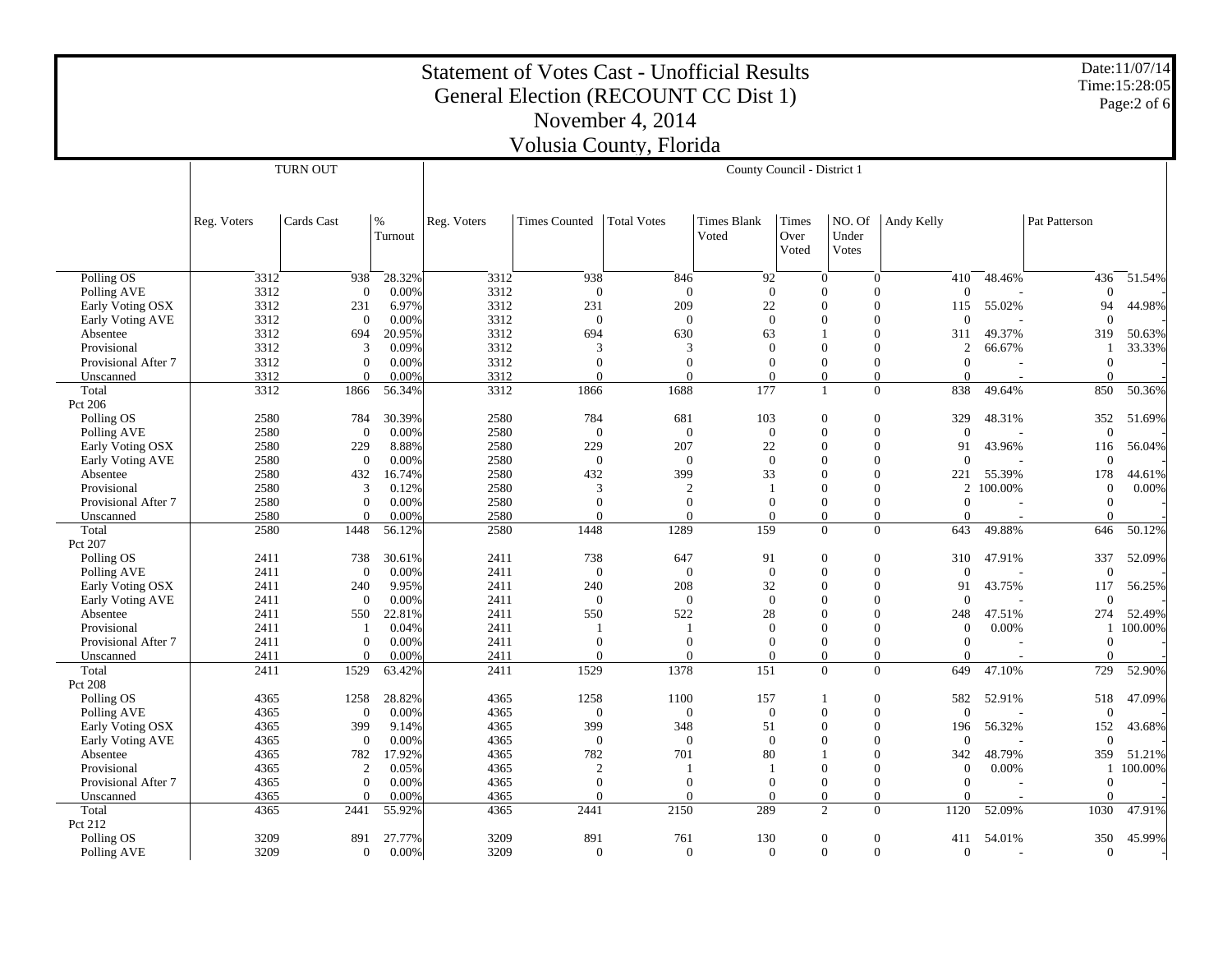| <b>Statement of Votes Cast - Unofficial Results</b><br>General Election (RECOUNT CC Dist 1) |                  |                         |                 |              |                          |                      |                             |                             |                                                    |                      |         |                          | Date: 11/07/14<br>Time: 15:28:05 |
|---------------------------------------------------------------------------------------------|------------------|-------------------------|-----------------|--------------|--------------------------|----------------------|-----------------------------|-----------------------------|----------------------------------------------------|----------------------|---------|--------------------------|----------------------------------|
|                                                                                             |                  |                         |                 |              |                          |                      |                             |                             |                                                    |                      |         |                          | Page: 3 of 6                     |
|                                                                                             | November 4, 2014 |                         |                 |              |                          |                      |                             |                             |                                                    |                      |         |                          |                                  |
| Volusia County, Florida                                                                     |                  |                         |                 |              |                          |                      |                             |                             |                                                    |                      |         |                          |                                  |
|                                                                                             |                  | <b>TURN OUT</b>         |                 |              |                          |                      |                             | County Council - District 1 |                                                    |                      |         |                          |                                  |
|                                                                                             |                  |                         |                 |              |                          |                      |                             |                             |                                                    |                      |         |                          |                                  |
|                                                                                             | Reg. Voters      | Cards Cast              | %<br>Turnout    | Reg. Voters  | <b>Times Counted</b>     | <b>Total Votes</b>   | <b>Times Blank</b><br>Voted | Times<br>Over<br>Voted      | NO. Of<br>Under<br>Votes                           | Andy Kelly           |         | Pat Patterson            |                                  |
| Early Voting OSX                                                                            | 3209             | 318                     | 9.91%           | 3209         | 318                      | 285                  | 33                          |                             | $\overline{0}$<br>$\overline{0}$                   | 139                  | 48.77%  | 146                      | 51.23%                           |
| Early Voting AVE                                                                            | 3209             | $\Omega$                | 0.00%           | 3209         | $\Omega$                 | $\Omega$             | $\Omega$                    | $\Omega$                    | $\Omega$                                           | $\Omega$             |         | $\Omega$                 |                                  |
| Absentee                                                                                    | 3209             | 633                     | 19.73%          | 3209         | 633                      | 572                  | 61                          | $\Omega$                    | $\mathbf{0}$                                       | 298                  | 52.10%  | 274                      | 47.90%                           |
| Provisional                                                                                 | 3209             | 5                       | 0.16%           | 3209         | 5                        | 3                    | $\overline{2}$              |                             | $\theta$<br>$\theta$                               | 2                    | 66.67%  |                          | 33.33%                           |
| Provisional After 7<br>Unscanned                                                            | 3209<br>3209     | $\theta$<br>$\Omega$    | 0.00%<br>0.00%  | 3209<br>3209 | $\theta$<br>$\Omega$     | $\theta$<br>$\Omega$ | $\overline{0}$<br>$\Omega$  |                             | $\overline{0}$<br>$\theta$<br>$\Omega$<br>$\Omega$ | $\theta$<br>$\Omega$ |         | $\mathbf{0}$<br>$\Omega$ |                                  |
| Total                                                                                       | 3209             | 1847                    | 57.56%          | 3209         | 1847                     | 1621                 | 226                         |                             | $\Omega$<br>$\Omega$                               | 850                  | 52.44%  | 771                      | 47.56%                           |
| Pct 215                                                                                     |                  |                         |                 |              |                          |                      |                             |                             |                                                    |                      |         |                          |                                  |
| Polling OS                                                                                  | 3147             | 819                     | 26.02%          | 3147         | 819                      | 674                  | 145                         | $\Omega$                    | $\overline{0}$                                     | 322                  | 47.77%  | 352                      | 52.23%                           |
| Polling AVE                                                                                 | 3147             | $\theta$                | 0.00%           | 3147         | $\Omega$                 | $\overline{0}$       | $\overline{0}$              | $\theta$                    | $\mathbf{0}$                                       | $\overline{0}$       |         | $\mathbf{0}$             |                                  |
| Early Voting OSX                                                                            | 3147             | 492                     | 15.63%          | 3147         | 492                      | 425                  | 67                          | $\Omega$                    | $\Omega$                                           | 209                  | 49.18%  | 216                      | 50.82%                           |
| <b>Early Voting AVE</b>                                                                     | 3147             | $\overline{0}$          | 0.00%           | 3147         | $\theta$                 | $\theta$             | $\Omega$                    |                             | $\Omega$<br>0                                      | $\Omega$             |         | $\Omega$                 |                                  |
| Absentee                                                                                    | 3147             | 782                     | 24.85%          | 3147         | 782                      | 681                  | 101                         | $\Omega$                    | $\overline{0}$                                     | 334                  | 49.05%  | 347                      | 50.95%                           |
| Provisional                                                                                 | 3147             | 2                       | 0.06%           | 3147         | $\overline{2}$           |                      |                             | $\Omega$                    | $\Omega$                                           | $\overline{0}$       | 0.00%   | 1                        | 100.00%                          |
| Provisional After 7                                                                         | 3147             | $\boldsymbol{0}$        | 0.00%           | 3147         | $\mathbf{0}$             | $\overline{0}$       | $\theta$                    | $\Omega$                    | $\boldsymbol{0}$                                   | $\boldsymbol{0}$     |         | $\mathbf{0}$             |                                  |
| Unscanned                                                                                   | 3147             | $\Omega$                | 0.00%           | 3147         | $\Omega$                 | $\Omega$             | $\Omega$                    | $\Omega$                    | $\mathbf{0}$                                       | $\Omega$             |         | $\overline{0}$           |                                  |
| Total                                                                                       | 3147             | 2095                    | 66.57%          | 3147         | 2095                     | 1781                 | 314                         |                             | $\Omega$<br>$\Omega$                               | 865                  | 48.57%  | 916                      | 51.43%                           |
| Pct 216<br>Polling OS                                                                       | 3978             | 926                     | 23.28%          | 3978         | 926                      | 787                  | 139                         | $\Omega$                    | $\theta$                                           | 398                  | 50.57%  | 389                      | 49.43%                           |
| Polling AVE                                                                                 | 3978             | $\theta$                | 0.00%           | 3978         | $\theta$                 | $\theta$             | $\overline{0}$              | $\Omega$                    | $\overline{0}$                                     | $\overline{0}$       |         | $\mathbf{0}$             |                                  |
| Early Voting OSX                                                                            | 3978             | 316                     | 7.94%           | 3978         | 316                      | 274                  | 42                          |                             | $\Omega$<br>$\Omega$                               | 157                  | 57.30%  | 117                      | 42.70%                           |
| Early Voting AVE                                                                            | 3978             | $\Omega$                | 0.00%           | 3978         | $\Omega$                 | $\mathbf{0}$         | $\Omega$                    | 0                           | $\theta$                                           | $\Omega$             |         | $\Omega$                 |                                  |
| Absentee                                                                                    | 3978             | 685                     | 17.22%          | 3978         | 685                      | 599                  | 85                          |                             | $\Omega$                                           | 305                  | 50.92%  | 294                      | 49.08%                           |
| Provisional                                                                                 | 3978             | $\overline{0}$          | 0.00%           | 3978         | $\theta$                 | $\theta$             | $\Omega$                    | $\Omega$                    | $\Omega$                                           | $\Omega$             |         | $\theta$                 |                                  |
| Provisional After 7                                                                         | 3978             | $\theta$                | 0.00%           | 3978         | $\theta$                 | $\theta$             | $\overline{0}$              |                             | $\theta$<br>$\mathbf{0}$                           | $\overline{0}$       |         | $\overline{0}$           |                                  |
| Unscanned                                                                                   | 3978             | $\Omega$                | 0.00%           | 3978         | $\Omega$                 | $\Omega$             | $\Omega$                    | $\Omega$                    | $\Omega$                                           | $\Omega$             |         | $\Omega$                 |                                  |
| Total                                                                                       | 3978             | 1927                    | 48.44%          | 3978         | 1927                     | 1660                 | 266                         | $\mathbf{1}$                | $\mathbf{0}$                                       | 860                  | 51.81%  | 800                      | 48.19%                           |
| Pct 217                                                                                     |                  |                         |                 |              |                          |                      |                             | $\Omega$                    |                                                    |                      |         |                          |                                  |
| Polling OS                                                                                  | 2885<br>2885     | 575                     | 19.93%<br>0.00% | 2885<br>2885 | 575                      | 493                  | 82                          | $\theta$                    | $\Omega$                                           | 323                  | 65.52%  | 170                      | 34.48%                           |
| Polling AVE<br>Early Voting OSX                                                             | 2885             | $\boldsymbol{0}$<br>274 | 9.50%           | 2885         | $\mathbf{0}$<br>274      | $\mathbf{0}$<br>237  | $\mathbf{0}$<br>37          |                             | $\mathbf{0}$<br>$\overline{0}$<br>$\Omega$         | $\mathbf{0}$<br>151  | 63.71%  | $\mathbf{0}$<br>86       | 36.29%                           |
| Early Voting AVE                                                                            | 2885             | $\overline{0}$          | 0.00%           | 2885         | $\theta$                 | $\theta$             | $\overline{0}$              |                             | $\overline{0}$<br>$\Omega$                         | $\overline{0}$       |         | $\theta$                 |                                  |
| Absentee                                                                                    | 2885             | 520                     | 18.02%          | 2885         | 520                      | 447                  | 73                          | 0                           | $\Omega$                                           | 269                  | 60.18%  | 178                      | 39.82%                           |
| Provisional                                                                                 | 2885             | $\overline{4}$          | 0.14%           | 2885         | $\boldsymbol{\varDelta}$ | 3                    |                             | $\Omega$                    | $\Omega$                                           | 3                    | 100.00% | $\mathbf{0}$             | 0.00%                            |
| Provisional After 7                                                                         | 2885             | $\mathbf{0}$            | 0.00%           | 2885         | $\theta$                 | $\mathbf{0}$         | $\theta$                    |                             | $\mathbf{0}$<br>$\overline{0}$                     | $\overline{0}$       |         | $\mathbf{0}$             |                                  |
| Unscanned                                                                                   | 2885             | $\Omega$                | 0.00%           | 2885         | $\Omega$                 | $\Omega$             | $\Omega$                    |                             | $\Omega$<br>$\mathbf{0}$                           | $\Omega$             |         | $\Omega$                 |                                  |
| Total                                                                                       | 2885             | 1373                    | 47.59%          | 2885         | 1373                     | 1180                 | 193                         |                             | $\Omega$<br>$\Omega$                               | 746                  | 63.22%  | 434                      | 36.78%                           |
| Pct 218                                                                                     |                  |                         |                 |              |                          |                      |                             | $\Omega$                    |                                                    |                      |         |                          |                                  |
| Polling OS                                                                                  | 3824<br>3824     | 796<br>$\theta$         | 20.82%<br>0.00% | 3824<br>3824 | 796<br>$\Omega$          | 696<br>$\theta$      | 100<br>$\theta$             | $\Omega$                    | $\overline{0}$<br>$\overline{0}$                   | 387<br>$\theta$      | 55.60%  | 309<br>$\overline{0}$    | 44.40%                           |
| Polling AVE<br>Early Voting OSX                                                             | 3824             | 419                     | 10.96%          | 3824         | 419                      | 377                  | 42                          | $\Omega$                    | $\Omega$                                           | 221                  | 58.62%  | 156                      | 41.38%                           |
| Early Voting AVE                                                                            | 3824             | $\boldsymbol{0}$        | 0.00%           | 3824         | $\mathbf{0}$             | $\mathbf{0}$         | $\overline{0}$              |                             | $\theta$<br>$\mathbf{0}$                           | $\mathbf{0}$         |         | $\mathbf{0}$             |                                  |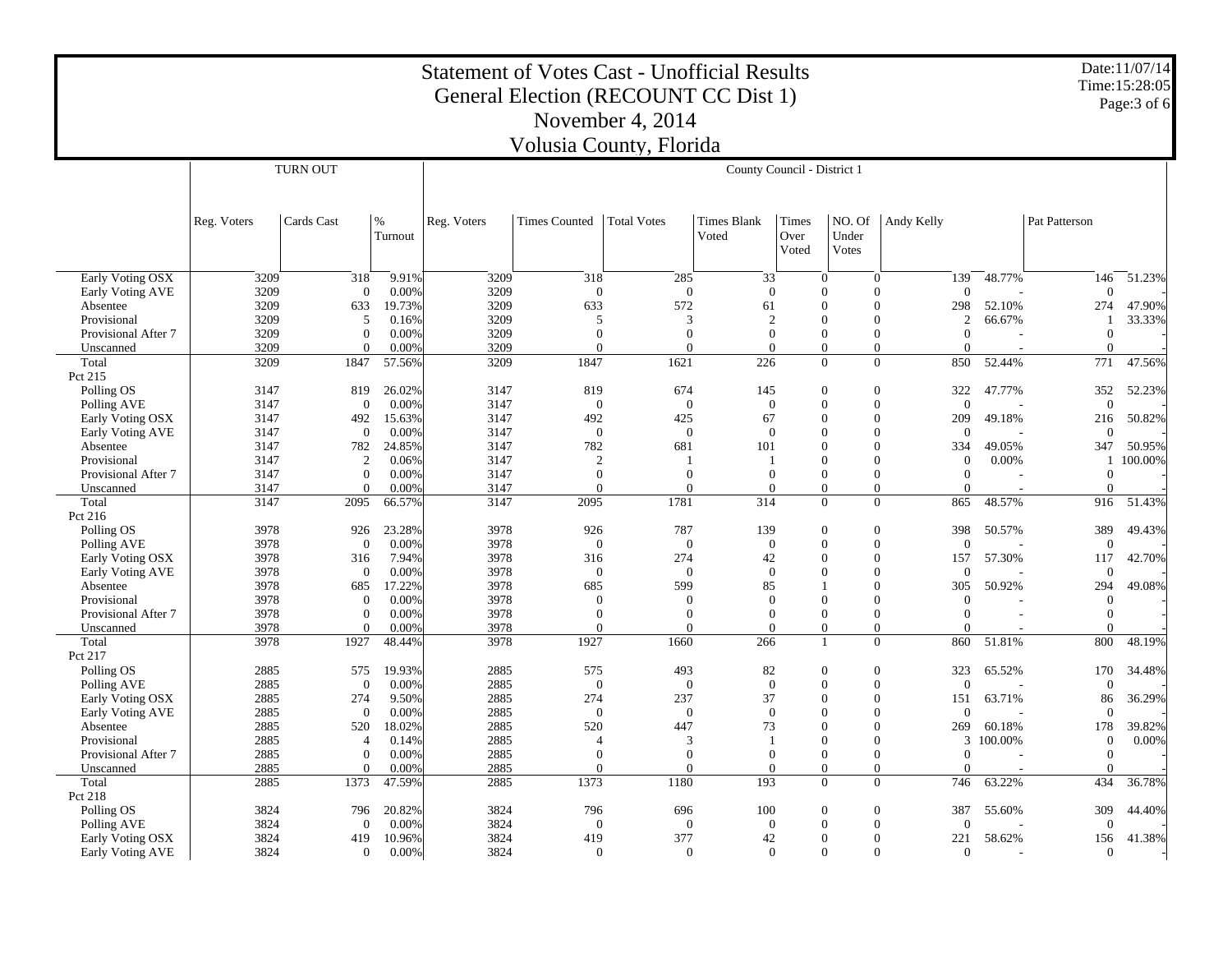|                                  |                  |                            |                 | <b>Statement of Votes Cast - Unofficial Results</b> | General Election (RECOUNT CC Dist 1) |                            |                             |                            |                          |                                                              |                |                                  | Date:11/07/14<br>Time:15:28:05 |  |
|----------------------------------|------------------|----------------------------|-----------------|-----------------------------------------------------|--------------------------------------|----------------------------|-----------------------------|----------------------------|--------------------------|--------------------------------------------------------------|----------------|----------------------------------|--------------------------------|--|
|                                  | November 4, 2014 |                            |                 |                                                     |                                      |                            |                             |                            |                          |                                                              |                |                                  | Page:4 of 6                    |  |
|                                  |                  |                            |                 |                                                     | Volusia County, Florida              |                            |                             |                            |                          |                                                              |                |                                  |                                |  |
|                                  |                  | <b>TURN OUT</b>            |                 |                                                     | County Council - District 1          |                            |                             |                            |                          |                                                              |                |                                  |                                |  |
|                                  |                  |                            |                 |                                                     |                                      |                            |                             |                            |                          |                                                              |                |                                  |                                |  |
|                                  | Reg. Voters      | Cards Cast                 | $\%$<br>Turnout | Reg. Voters                                         | <b>Times Counted</b>                 | <b>Total Votes</b>         | <b>Times Blank</b><br>Voted | Times<br>Over<br>Voted     | NO. Of<br>Under<br>Votes | Andy Kelly                                                   |                | Pat Patterson                    |                                |  |
| Absentee                         | 3824             | 710                        | 18.57%          | 3824                                                | 710                                  | 620                        | 89                          |                            |                          | $\mathbf{0}$<br>324                                          | 52.26%         | 296                              | 47.74%                         |  |
| Provisional                      | 3824             | $\mathfrak{2}$             | 0.05%           | 3824                                                | $\overline{2}$                       | 2                          | $\theta$                    | $\theta$                   |                          | $\Omega$<br>1                                                | 50.00%         | 1                                | 50.00%                         |  |
| Provisional After 7              | 3824             | $\theta$                   | 0.00%           | 3824                                                | $\mathbf{0}$                         | $\mathbf{0}$               | $\theta$                    | $\overline{0}$             |                          | $\mathbf{0}$<br>$\overline{0}$                               |                | $\mathbf{0}$                     |                                |  |
| Unscanned                        | 3824             | $\Omega$                   | 0.00%           | 3824                                                | $\theta$                             | $\theta$                   | $\Omega$                    | $\overline{0}$             |                          | $\overline{0}$<br>$\Omega$                                   |                | $\overline{0}$                   |                                |  |
| Total<br>Pct 220                 | 3824             | 1927                       | 50.39%          | 3824                                                | 1927                                 | 1695                       | 231                         | $\overline{1}$             |                          | $\Omega$<br>933                                              | 55.04%         | 762                              | 44.96%                         |  |
| Polling OS<br>Polling AVE        | 558<br>558       | 121<br>$\overline{0}$      | 21.68%<br>0.00% | 558<br>558                                          | 121<br>$\mathbf{0}$                  | 112<br>$\theta$            | <b>Q</b><br>$\theta$        | $\mathbf{0}$<br>$\theta$   |                          | $\theta$<br>81<br>$\mathbf{0}$<br>$\theta$                   | 72.32%         | 31<br>$\overline{0}$             | 27.68%                         |  |
| Early Voting OSX                 | 558              | 45                         | 8.06%           | 558                                                 | 45                                   | 41                         | $\overline{4}$              | $\Omega$                   |                          | $\mathbf{0}$<br>28                                           | 68.29%         | 13                               | 31.71%                         |  |
| Early Voting AVE                 | 558              | $\Omega$                   | 0.00%           | 558                                                 | $\mathbf{0}$                         | $\Omega$                   | $\Omega$                    | $\Omega$                   |                          | $\Omega$<br>$\theta$                                         |                | $\theta$                         |                                |  |
| Absentee                         | 558              | 65                         | 11.65%          | 558                                                 | 65                                   | 60                         | 5                           | $\Omega$                   |                          | $\theta$<br>40                                               | 66.67%         | 20                               | 33.33%                         |  |
| Provisional                      | 558              | $\overline{0}$             | 0.00%           | 558                                                 | $\theta$                             | $\theta$                   | $\Omega$                    | $\Omega$                   |                          | $\Omega$<br>$\theta$                                         |                | $\overline{0}$                   |                                |  |
| Provisional After 7              | 558              | $\theta$                   | 0.00%           | 558                                                 | $\mathbf{0}$                         | $\overline{0}$             | $\overline{0}$              | $\overline{0}$             |                          | $\mathbf{0}$<br>$\mathbf{0}$                                 |                | $\mathbf{0}$                     |                                |  |
| Unscanned                        | 558              | $\Omega$                   | 0.00%           | 558                                                 | $\Omega$                             | $\Omega$                   | $\Omega$                    | $\Omega$                   |                          | $\Omega$<br>$\Omega$                                         |                | $\Omega$                         |                                |  |
| Total<br>Pct 222                 | 558              | 231                        | 41.40%          | 558                                                 | 231                                  | 213                        | 18                          | $\Omega$                   |                          | $\overline{0}$<br>149                                        | 69.95%         | 64                               | 30.05%                         |  |
| Polling OS                       | 2417             | 883                        | 36.53%          | 2229                                                | 883                                  | 785                        | 98                          | $\mathbf{0}$               |                          | $\theta$<br>411                                              | 52.36%         | 374                              | 47.64%                         |  |
| Polling AVE                      | 2417             | $\overline{0}$             | 0.00%           | 2229                                                | $\mathbf{0}$                         | $\mathbf{0}$               | $\theta$                    | $\Omega$                   |                          | $\mathbf{0}$<br>$\theta$                                     |                | $\overline{0}$                   |                                |  |
| Early Voting OSX                 | 2417             | 120                        | 4.96%           | 2229                                                | 120                                  | 100                        | 20                          | $\Omega$                   |                          | $\mathbf{0}$<br>42                                           | 42.00%         | 58                               | 58.00%                         |  |
| Early Voting AVE                 | 2417             | $\overline{0}$             | 0.00%           | 2229                                                | $\theta$                             | $\theta$                   | $\theta$                    | $\Omega$                   |                          | $\mathbf{0}$<br>$\theta$                                     |                | $\theta$                         |                                |  |
| Absentee                         | 2417             | 294                        | 12.16%          | 2229                                                | 294                                  | 269                        | 25                          | $\Omega$                   |                          | $\theta$<br>145                                              | 53.90%         | 124                              | 46.10%                         |  |
| Provisional                      | 2417<br>2417     | $\overline{0}$<br>$\theta$ | 0.00%           | 2229<br>2229                                        | $\theta$<br>$\mathbf{0}$             | $\Omega$<br>$\overline{0}$ | $\Omega$<br>$\mathbf{0}$    | $\Omega$<br>$\overline{0}$ |                          | $\Omega$<br>$\Omega$<br>$\boldsymbol{0}$<br>$\boldsymbol{0}$ |                | $\overline{0}$<br>$\overline{0}$ |                                |  |
| Provisional After 7<br>Unscanned | 2417             | $\Omega$                   | 0.00%<br>0.00%  | 2229                                                | $\Omega$                             | $\Omega$                   | $\Omega$                    | $\Omega$                   |                          | $\mathbf{0}$<br>$\Omega$                                     |                | $\overline{0}$                   |                                |  |
| Total                            | 2417             | 1297                       | 53.66%          | 2229                                                | 1297                                 | 1154                       | 143                         | $\Omega$                   |                          | $\overline{0}$<br>598                                        | 51.82%         | 556                              | 48.18%                         |  |
| Pct 223                          |                  |                            |                 |                                                     |                                      |                            |                             |                            |                          |                                                              |                |                                  |                                |  |
| Polling OS                       | 399              | 156                        | 39.10%          | 399                                                 | 156                                  | 135                        | 21                          | $\Omega$                   |                          | $\Omega$<br>69                                               | 51.11%         | 66                               | 48.89%                         |  |
| Polling AVE                      | 399              | $\overline{0}$             | 0.00%           | 399                                                 | $\mathbf{0}$                         | $\mathbf{0}$               | $\mathbf{0}$                | $\theta$                   |                          | $\mathbf{0}$<br>$\theta$                                     |                | $\overline{0}$                   |                                |  |
| Early Voting OSX                 | 399              | 22                         | 5.51%           | 399                                                 | 22                                   | 16                         | 6                           | $\theta$                   |                          | $\mathbf{0}$<br>13                                           | 81.25%         | 3                                | 18.75%                         |  |
| Early Voting AVE                 | 399<br>399       | $\Omega$                   | 0.00%           | 399<br>399                                          | $\mathbf{0}$                         | $\mathbf{0}$<br>50         | $\Omega$                    | $\Omega$<br>$\Omega$       |                          | $\Omega$<br>$\theta$<br>$\Omega$<br>27                       | 54.00%         | $\overline{0}$<br>23             |                                |  |
| Absentee<br>Provisional          | 399              | 64<br>$\overline{0}$       | 16.04%<br>0.00% | 399                                                 | 64<br>$\overline{0}$                 | $\theta$                   | 14<br>$\theta$              | $\Omega$                   |                          | $\Omega$<br>$\overline{0}$                                   |                | $\mathbf{0}$                     | 46.00%                         |  |
| Provisional After 7              | 399              | $\overline{0}$             | 0.00%           | 399                                                 | $\mathbf{0}$                         | $\mathbf{0}$               | $\overline{0}$              | $\overline{0}$             |                          | $\mathbf{0}$<br>$\mathbf{0}$                                 | $\overline{a}$ | $\mathbf{0}$                     |                                |  |
| Unscanned                        | 399              | $\Omega$                   | 0.00%           | 399                                                 | $\theta$                             | $\Omega$                   | $\Omega$                    | $\Omega$                   |                          | $\mathbf{0}$<br>$\Omega$                                     |                | $\mathbf{0}$                     |                                |  |
| Total                            | 399              | 242                        | 60.65%          | 399                                                 | 242                                  | 201                        | 41                          | $\Omega$                   |                          | $\Omega$<br>109                                              | 54.23%         | 92                               | 45.77%                         |  |
| Pct 224                          |                  |                            |                 |                                                     |                                      |                            |                             |                            |                          |                                                              |                |                                  |                                |  |
| Polling OS                       | 3120             | 801                        | 25.67%          | 3120                                                | 801                                  | 697                        | 104                         | $\theta$                   |                          | $\theta$<br>351                                              | 50.36%         | 346                              | 49.64%                         |  |
| Polling AVE                      | 3120             | $\overline{0}$             | 0.00%           | 3120                                                | $\mathbf{0}$                         | $\mathbf{0}$               | $\mathbf{0}$                | $\Omega$                   |                          | $\theta$<br>$\mathbf{0}$                                     |                | $\overline{0}$                   |                                |  |
| Early Voting OSX                 | 3120             | 409                        | 13.11%          | 3120                                                | 409                                  | 365                        | 44                          | $\Omega$                   |                          | $\theta$<br>185<br>$\mathbf{0}$                              | 50.68%         | 180                              | 49.32%                         |  |
| Early Voting AVE<br>Absentee     | 3120<br>3120     | $\overline{0}$<br>793      | 0.00%<br>25.42% | 3120<br>3120                                        | $\mathbf{0}$<br>793                  | $\mathbf{0}$<br>711        | $\mathbf{0}$<br>82          | $\theta$<br>$\Omega$       |                          | $\mathbf{0}$<br>$\mathbf{0}$<br>315                          | 44.30%         | $\overline{0}$<br>396            | 55.70%                         |  |
| Provisional                      | 3120             | $\mathbf{0}$               | 0.00%           | 3120                                                | $\mathbf{0}$                         | $\overline{0}$             | $\Omega$                    | $\Omega$                   |                          | $\Omega$<br>$\overline{0}$                                   |                | $\overline{0}$                   |                                |  |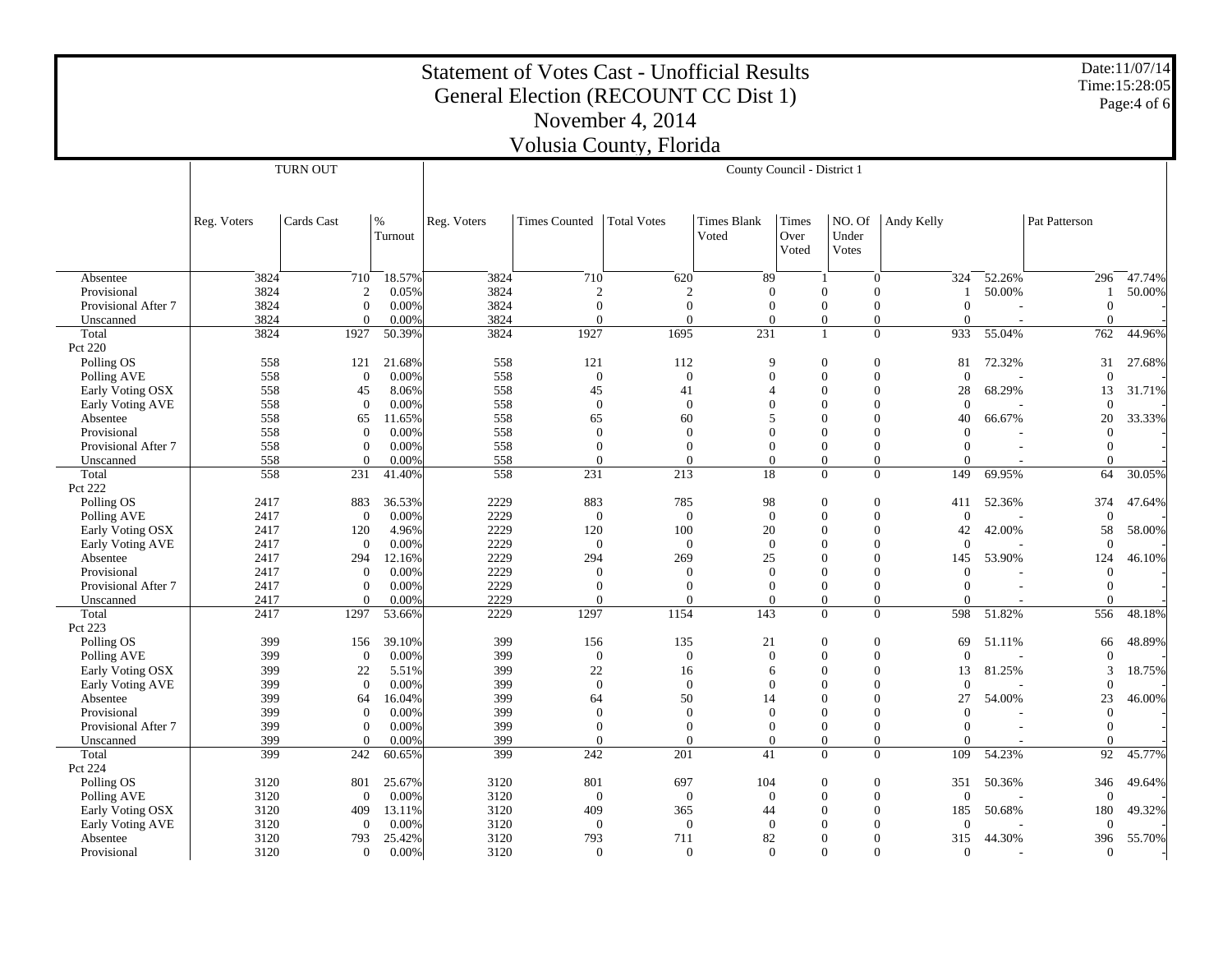|                                  |              |                       |                 | <b>Statement of Votes Cast - Unofficial Results</b> | General Election (RECOUNT CC Dist 1) |                          |                             |                                  |                                |                              |                          |                              | Date: 11/07/14<br>Time:15:28:05 |  |
|----------------------------------|--------------|-----------------------|-----------------|-----------------------------------------------------|--------------------------------------|--------------------------|-----------------------------|----------------------------------|--------------------------------|------------------------------|--------------------------|------------------------------|---------------------------------|--|
|                                  |              |                       |                 |                                                     |                                      | November 4, 2014         |                             |                                  |                                |                              |                          |                              | Page:5 of 6                     |  |
|                                  |              |                       |                 |                                                     | Volusia County, Florida              |                          |                             |                                  |                                |                              |                          |                              |                                 |  |
|                                  |              | <b>TURN OUT</b>       |                 |                                                     | County Council - District 1          |                          |                             |                                  |                                |                              |                          |                              |                                 |  |
|                                  |              |                       |                 |                                                     |                                      |                          |                             |                                  |                                |                              |                          |                              |                                 |  |
|                                  | Reg. Voters  | Cards Cast            | $\%$<br>Turnout | Reg. Voters                                         | <b>Times Counted</b>                 | <b>Total Votes</b>       | <b>Times Blank</b><br>Voted | Times<br>Over<br>Voted           | NO. Of<br>Under<br>Votes       | Andy Kelly                   |                          | Pat Patterson                |                                 |  |
| Provisional After 7              | 3120         | $\Omega$              | 0.00%           | 3120                                                | $\overline{0}$                       | $\overline{0}$           | $\overline{0}$              | $\overline{0}$                   | $\overline{0}$                 | $\overline{0}$               | $\overline{\phantom{a}}$ | $\overline{0}$               |                                 |  |
| Unscanned<br>Total               | 3120<br>3120 | $\Omega$<br>2003      | 0.00%<br>64.20% | 3120<br>3120                                        | $\Omega$<br>2003                     | $\mathbf{0}$<br>1773     | $\theta$<br>230             | $\overline{0}$<br>$\overline{0}$ | $\mathbf{0}$<br>$\overline{0}$ | $\Omega$<br>851              | 48.00%                   | $\mathbf{0}$<br>922          | 52.00%                          |  |
| Pct 301                          |              |                       |                 |                                                     |                                      |                          |                             |                                  |                                |                              |                          |                              |                                 |  |
| Polling OS                       | 3571         | 1047                  | 29.32%          | 3571                                                | 1047                                 | 894                      | 153                         | $\Omega$                         | $\Omega$                       | 433                          | 48.43%                   | 461                          | 51.57%                          |  |
| Polling AVE                      | 3571         | $\boldsymbol{0}$      | 0.00%           | 3571                                                | $\mathbf{0}$                         | $\mathbf{0}$             | $\mathbf{0}$                | $\theta$                         | $\overline{0}$                 | $\mathbf{0}$                 |                          | $\theta$                     |                                 |  |
| Early Voting OSX                 | 3571         | 216<br>$\overline{0}$ | 6.05%           | 3571                                                | 216                                  | 180                      | 36<br>$\theta$              | $\Omega$<br>$\Omega$             | $\Omega$<br>$\theta$           | 89<br>$\theta$               | 49.44%                   | 91<br>$\theta$               | 50.56%                          |  |
| Early Voting AVE<br>Absentee     | 3571<br>3571 | 501                   | 0.00%<br>14.03% | 3571<br>3571                                        | $\mathbf{0}$<br>501                  | $\mathbf{0}$<br>428      | 73                          | $\Omega$                         | $\Omega$                       | 198                          | 46.26%                   | 230                          | 53.74%                          |  |
| Provisional                      | 3571         | $\Omega$              | 0.00%           | 3571                                                | $\mathbf{0}$                         | $\Omega$                 | $\Omega$                    | $\Omega$                         | $\Omega$                       | $\Omega$                     |                          | $\mathbf{0}$                 |                                 |  |
| Provisional After 7              | 3571         | $\theta$              | 0.00%           | 3571                                                | $\mathbf{0}$                         | $\mathbf{0}$             | $\theta$                    | $\Omega$                         | $\theta$                       | $\mathbf{0}$                 |                          | $\mathbf{0}$                 |                                 |  |
| Unscanned                        | 3571         | $\Omega$              | 0.00%           | 3571                                                | $\theta$                             | $\Omega$                 | $\Omega$                    | $\Omega$                         | $\Omega$                       | $\Omega$                     |                          | $\overline{0}$               |                                 |  |
| Total                            | 3571         | 1764                  | 49.40%          | 3571                                                | 1764                                 | 1502                     | 262                         | $\overline{0}$                   | $\overline{0}$                 | 720                          | 47.94%                   | 782                          | 52.06%                          |  |
| Pct 303                          |              |                       |                 |                                                     |                                      |                          |                             |                                  |                                |                              |                          |                              |                                 |  |
| Polling OS<br>Polling AVE        | 2936<br>2936 | 836<br>$\overline{0}$ | 28.47%<br>0.00% | 2936<br>2936                                        | 836<br>$\mathbf{0}$                  | 694<br>$\theta$          | 142<br>$\overline{0}$       | $\mathbf{0}$<br>$\Omega$         | $\theta$<br>$\theta$           | 361<br>$\theta$              | 52.02%                   | 333<br>$\overline{0}$        | 47.98%                          |  |
| Early Voting OSX                 | 2936         | 125                   | 4.26%           | 2936                                                | 125                                  | 113                      | 12                          | $\Omega$                         | $\Omega$                       | 59                           | 52.21%                   | 54                           | 47.79%                          |  |
| Early Voting AVE                 | 2936         | $\overline{0}$        | 0.00%           | 2936                                                | $\mathbf{0}$                         | $\theta$                 | $\theta$                    | $\Omega$                         | $\theta$                       | $\theta$                     |                          | $\theta$                     |                                 |  |
| Absentee                         | 2936         | 660                   | 22.48%          | 2936                                                | 660                                  | 585                      | 75                          | $\Omega$                         | $\mathbf{0}$                   | 290                          | 49.57%                   | 295                          | 50.43%                          |  |
| Provisional                      | 2936         | $\overline{c}$        | 0.07%           | 2936                                                | $\overline{2}$                       | $\overline{2}$           | $\theta$                    | $\Omega$                         | $\mathbf{0}$                   | $\overline{0}$               | 0.00%                    | 2                            | 100.00%                         |  |
| Provisional After 7              | 2936         | $\overline{0}$        | 0.00%           | 2936                                                | $\overline{0}$                       | $\mathbf{0}$             | $\theta$                    | $\Omega$                         | $\mathbf{0}$                   | $\mathbf{0}$                 |                          | $\overline{0}$               |                                 |  |
| Unscanned                        | 2936         |                       | 0.03%           | 2936                                                |                                      |                          | $\Omega$                    | $\Omega$                         | $\Omega$                       | $\Omega$                     | 0.00%                    | $\mathbf{1}$                 | 100.00%                         |  |
| Total<br>Pct 304                 | 2936         | 1624                  | 55.31%          | 2936                                                | 1624                                 | 1395                     | 229                         | $\overline{0}$                   | $\overline{0}$                 | 710                          | 50.90%                   | 685                          | 49.10%                          |  |
| Polling OS                       | 3327         | 1033                  | 31.05%          | 3327                                                | 1033                                 | 840                      | 192                         | $\overline{1}$                   | $\theta$                       | 364                          | 43.33%                   | 476                          | 56.67%                          |  |
| Polling AVE                      | 3327         | $\overline{0}$        | 0.00%           | 3327                                                | $\theta$                             | $\theta$                 | $\theta$                    | $\Omega$                         | $\mathbf{0}$                   | $\Omega$                     |                          | $\theta$                     |                                 |  |
| Early Voting OSX                 | 3327         | 251                   | 7.54%           | 3327                                                | 251                                  | 213                      | 38                          | $\Omega$                         | $\Omega$                       | 112                          | 52.58%                   | 101                          | 47.42%                          |  |
| Early Voting AVE                 | 3327         | $\overline{0}$        | 0.00%           | 3327                                                | $\mathbf{0}$                         | $\mathbf{0}$             | $\theta$                    | $\Omega$                         | $\mathbf{0}$                   | $\mathbf{0}$                 |                          | $\mathbf{0}$                 |                                 |  |
| Absentee                         | 3327         | 584                   | 17.55%          | 3327                                                | 584                                  | 503                      | 81                          | $\Omega$                         | $\theta$                       | 235                          | 46.72%                   | 268                          | 53.28%                          |  |
| Provisional                      | 3327         | $\overline{2}$        | 0.06%           | 3327                                                | $\overline{2}$                       |                          |                             | $\Omega$                         | $\Omega$                       | 1                            | 100.00%                  | $\mathbf{0}$                 | 0.00%                           |  |
| Provisional After 7<br>Unscanned | 3327<br>3327 | $\Omega$<br>$\Omega$  | 0.00%<br>0.00%  | 3327<br>3327                                        | $\mathbf{0}$<br>$\theta$             | $\mathbf{0}$<br>$\Omega$ | $\Omega$<br>$\Omega$        | $\Omega$<br>$\Omega$             | $\Omega$<br>$\theta$           | $\boldsymbol{0}$<br>$\Omega$ |                          | $\mathbf{0}$<br>$\mathbf{0}$ |                                 |  |
| Total                            | 3327         | 1870                  | 56.21%          | 3327                                                | 1870                                 | 1557                     | 312                         | $\overline{1}$                   | $\mathbf{0}$                   | 712                          | 45.73%                   | 845                          | 54.27%                          |  |
| Pct 306                          |              |                       |                 |                                                     |                                      |                          |                             |                                  |                                |                              |                          |                              |                                 |  |
| Polling OS                       | 3973         | 1285                  | 32.34%          | 3973                                                | 1285                                 | 1088                     | 196                         | $\mathbf{1}$                     | $\boldsymbol{0}$               | 479                          | 44.03%                   | 609                          | 55.97%                          |  |
| Polling AVE                      | 3973         | $\theta$              | 0.00%           | 3973                                                | $\mathbf{0}$                         | $\overline{0}$           | $\theta$                    | $\overline{0}$                   | $\mathbf{0}$                   | $\theta$                     |                          | $\theta$                     |                                 |  |
| Early Voting OSX                 | 3973         | 266                   | 6.70%           | 3973                                                | 266                                  | 217                      | 49                          | $\Omega$                         | $\Omega$                       | 98                           | 45.16%                   | 119                          | 54.84%                          |  |
| Early Voting AVE                 | 3973         | $\overline{0}$        | 0.00%           | 3973                                                | $\mathbf{0}$                         | $\mathbf{0}$             | $\theta$                    | $\Omega$                         | $\theta$                       | $\theta$                     |                          | $\mathbf{0}$                 |                                 |  |
| Absentee<br>Provisional          | 3973<br>3973 | 973<br>2              | 24.49%<br>0.05% | 3973<br>3973                                        | 973<br>$\overline{2}$                | 820                      | 153                         | $\Omega$<br>$\theta$             | $\Omega$<br>$\mathbf{0}$       | 310<br>1                     | 37.80%<br>100.00%        | 510<br>$\mathbf{0}$          | 62.20%<br>0.00%                 |  |
| Provisional After 7              | 3973         | $\theta$              | 0.00%           | 3973                                                | $\theta$                             | $\theta$                 | $\theta$                    | $\Omega$                         | $\theta$                       | $\theta$                     |                          | $\overline{0}$               |                                 |  |
| Unscanned                        | 3973         | $\theta$              | 0.00%           | 3973                                                | $\overline{0}$                       | $\theta$                 | $\Omega$                    | $\Omega$                         | $\Omega$                       | $\mathbf{0}$                 | $\overline{\phantom{a}}$ | $\mathbf{0}$                 |                                 |  |